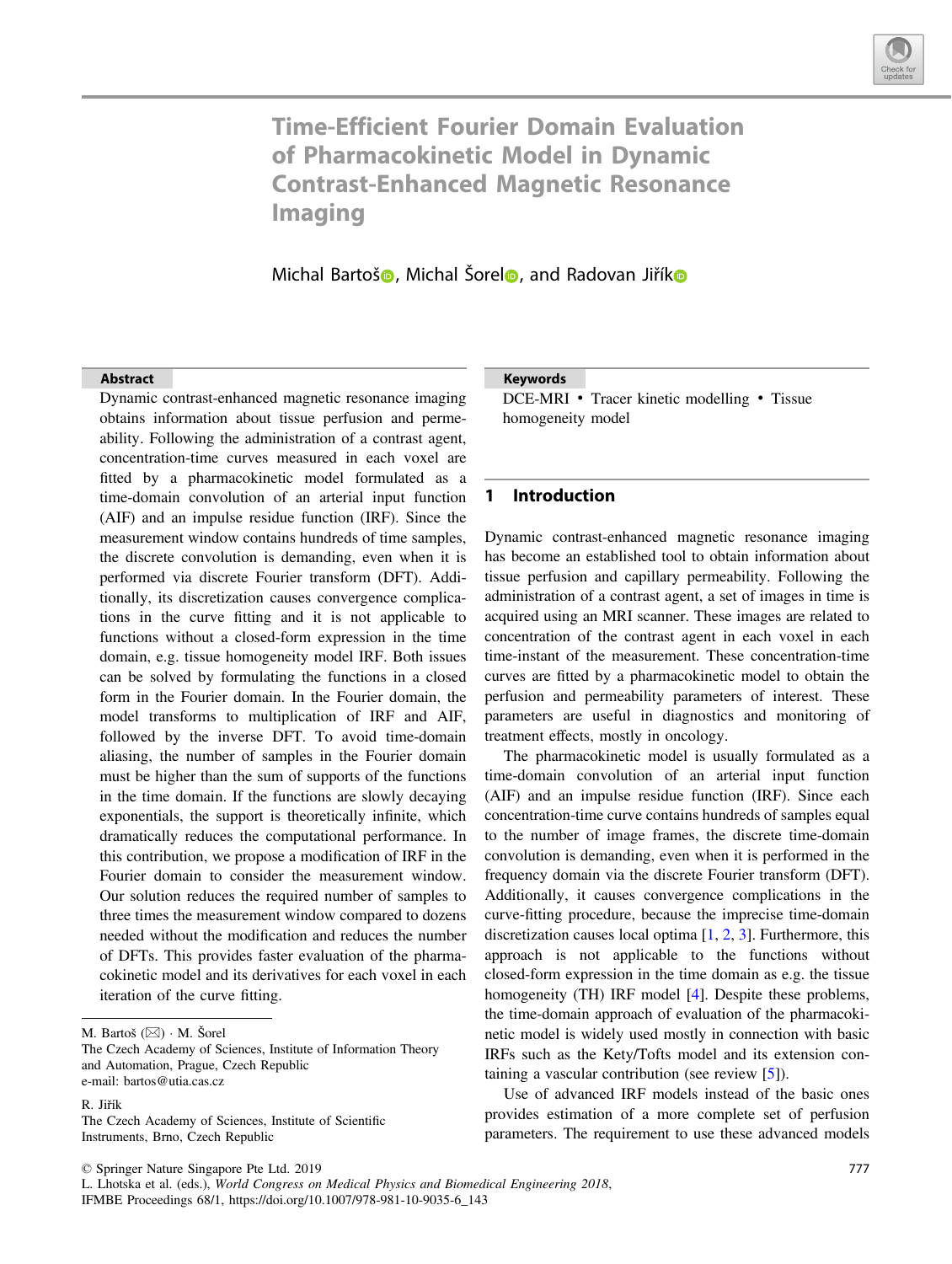<span id="page-1-0"></span>however puts higher demands on the precise evaluation of the convolution. One possibility is to find a closed-form expression for the convolution and was shown in [[2\]](#page-4-0) for adiabatic approximation of TH model (ATH) [[6\]](#page-4-0) and a specific closed-form AIF [[7\]](#page-4-0). Because the particular form of the functions involved can be limiting, a correction scheme for evaluation of the convolution was also proposed [\[2](#page-4-0)]. Another interesting approach of the pharmacokinetic model evaluation was introduced by Garpebring [[1](#page-4-0)]. It also naturally overcomes the problem with the nonexistent closed-form expression of the IRF in the time domain. As above, the convolution is performed as a multiplication in the Fourier domain but the IRF is evaluated directly in the Fourier domain in contrast to the DFT case. Unfortunately, the remaining problem of this approach is the speed of its evaluation. Although it removes some of slow forward DFTs, the number of function samples must be increased to avoid a time-domain aliasing.

In this paper, we describe the above-mentioned approaches of pharmacokinetic model evaluation and propose an efficient modification of the Fourier domain approach (FDA) [\[1](#page-4-0)]. This eliminates the increase in the number of samples required to avoid the time-domain aliasing.

## 2 Pharmacokinetic Model

The pharmacokinetic model is in general described by a system of partial differential equations. Using the Laplace transform with boundary conditions taking the AIF into account, the solution has the form:

$$
C_{t}(s) = c_{a}(s)h(s) \tag{1}
$$

where  $C_t$  is contrast-agent concentration in a tissue unit,  $c_a$  is concentration in the arterial input of the tissue unit, i.e. the AIF, and  $h$  is the IRF.  $s$  is the Laplace variable. If the functions involved have a closed form in the time domain, (1) can be written as a time-domain convolution of AIF and IRF.

Equation (1) can also be formulated in the Fourier domain using the substitution:  $s \rightarrow j\omega$ , where j is the imaginary unit and  $\omega$  is the angular frequency. The substitution is possible for stable functions. It was used for the TH model [[1\]](#page-4-0) but it is valid for all IRFs because of their decaying-exponential-like character guaranteeing stability.

# 2.1 Time Domain Approach—Discrete Convolution

The most usual approach to evaluate  $(1)$  as the convolution is based on the DFT. Here, the IRF is parametrized in the discrete-time domain. The AIF is either directly measured in the discrete-time domain or the discrete-time model is used. The discrete convolution is then solved using the multiplication of their DFTs and the subsequent inverse DFT. This approach is possible for any AIF and for IRFs with a closed-form temporal-domain formulation, i.e. not for the TH model.

# 2.2 Time Domain Approach—Analytic Evaluation

As the IRF models are mostly formulated and parametrized in the continuous-time domain, a straightforward approach to evaluation of (1) is to use an analytic expression of the convolution of the IRF and AIF. This is possible only when analytic time-domain formulations of both the AIF and IRF are available (i.e. not for the TH model nor for a measured nonparametric AIF). The feasibility of such solution was shown in  $[2]$  $[2]$  for the AIF of  $[7]$  $[7]$  (*Model 2*) and the ATH model [\[4](#page-4-0)]. Tractability of this approach for other AIF and IRF models is not guaranteed.

# 2.3 Fourier Domain Approach

Another option is to use Fourier version of (1) with the AIF and IRF represented directly in the Fourier domain with the subsequent inverse DFT as proposed in [\[1](#page-4-0)]:

$$
C_{t}[n] = \mathcal{F}_{\text{DFT}}^{-1}\{c_{a}[w]h[w]\}, \forall w \in \left\{0, 1, \dots \frac{N - \text{mod}(N, 2)}{2}\right\}
$$
\n(2)

where "mod" is modulo. For an arbitrary function  $f$  in the Fourier domain holds:

$$
f[w] = f(j\Delta\omega w), \Delta\omega = \frac{2\pi}{N\Delta t}
$$
 (3)

The output of  $\mathcal{F}_{\text{DFT}}^{-1}$  should be real, thus it is assumed that  $\mathcal{F}_{\text{DFT}}^{-1}$  also includes necessary complex conjugate sym-<br>metrization. The necessary number of samples N of the metrization. The necessary number of samples  $N$  of the resulting function is analyzed in the following section.

Time-domain aliasing. The use of (2) requires special care about time-domain aliasing [[1\]](#page-4-0). The aliasing effect (folding of the end of  $C_t[n]$  back to its beginning) is avoided, if the number of samples in the time domain is:  $N = N_{\text{AIF}} + N_{\text{IRF}}$ , where  $N_{\text{AIF}}$ ,  $N_{\text{IRF}}$  are lengths of the respective functions in the time domain. In theory, the lengths  $N_{\text{AIF}}, N_{\text{IRF}}$  are infinite, because of their decaying-exponential-like character. In practice, the functions fall to zero with a time constant defined by the respective exponentials. As proposed in [\[1](#page-4-0)] for the TH model, this length of the IRF can be assumed: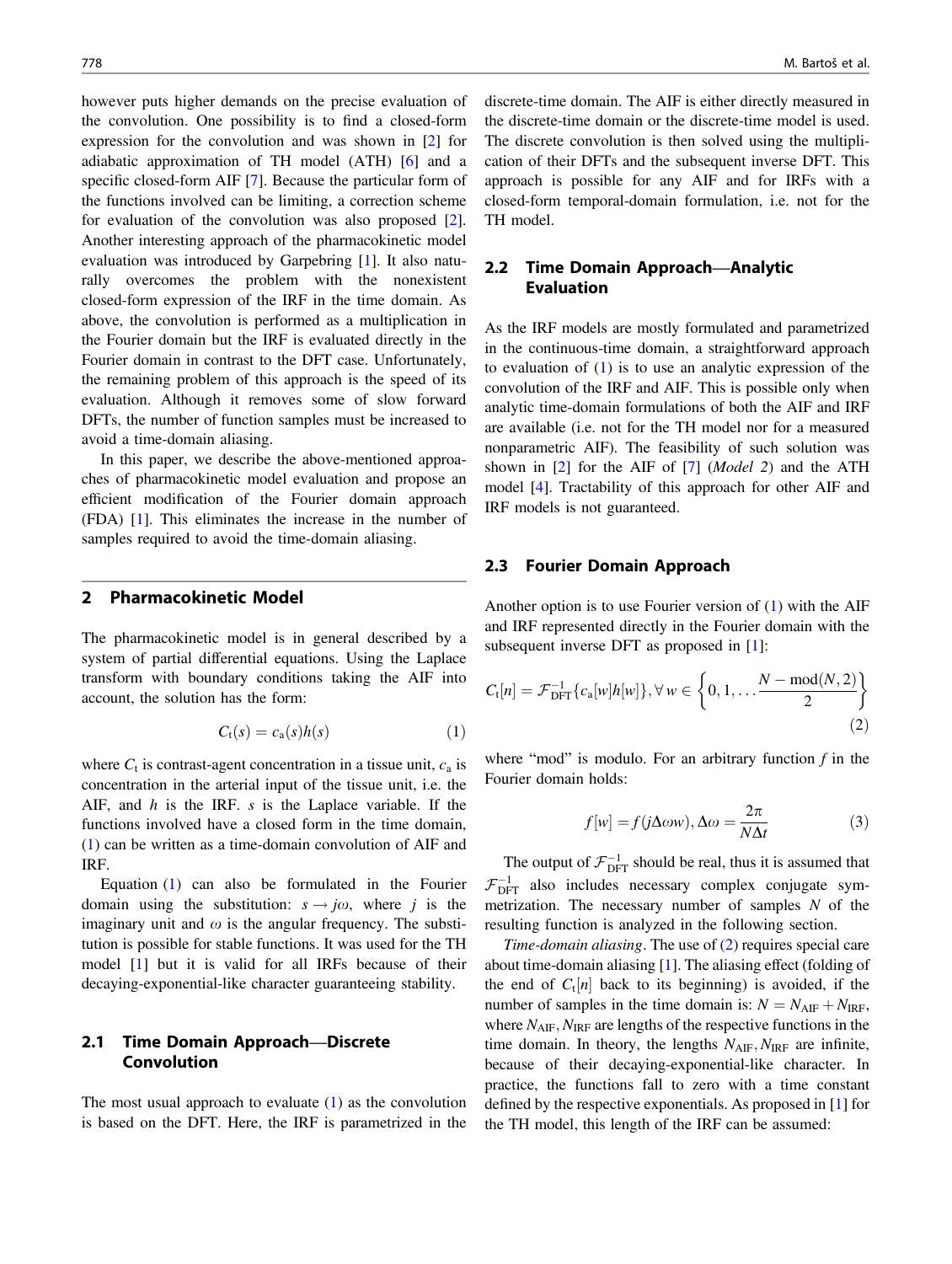$$
N_{\rm IRF} = \frac{6}{k_{\rm ep}\Delta t} \tag{4}
$$

<span id="page-2-0"></span>where  $k_{en}$  is one of the TH model parameters and the time constant of the decaying "exponential". Because most of the known IRFs have similar decaying character, [\(4](#page-1-0)) can be used in general.

Although it is possible to represent the AIF in the Fourier domain as described in [[8\]](#page-4-0), here we assume, that  $c_a[w]$  is the DFT of measured  $K$  samples of the AIF zero-padded to length  $N = K + N_{IRF}$  as proposed in [[1\]](#page-4-0).

# 3 Methods

The drawback of the Fourier domain evaluation is the variable length of the functions in the Fourier domain, which depends on the support of the IRF,  $N_{IRF}$ , which changes during the iterations based on the current parameters of the IRF. The number of samples can become very high during the curve fitting. This reduces the performance, since the evaluation of  $C_t[k]$  is repeated several time for every voxel in every iteration to evaluate the criterion function and its partial derivatives with respect to its parameters. In this section, a closed-form expression for a windowed IRF is derived. This allows us to keep the number of samples to be:  $N = 2K$ , where K is the required number of samples in the time domain.

#### 3.1 Derivation of Windowed IRF

The windowed IRF in the time domain can be written as  $h^{w}(t) = h(t) \mathcal{H}(t_{w} - t)$ , where  $\mathcal{H}(x)$  is the Heaviside step function and  $t_w$  is a length of the measurement window. However, the transformation of  $h^w(t)$  to the Laplace domain can be intractable. Also if the IRF does not exist in the time domain in a closed form as the TH model, it can be impossible to find its Laplace-domain windowed variant.

The presented solution is based on a simple consideration that the Laplace transform of the windowed function is equal to the original function minus the original function outside the window.

The TH model IRF is parametrized by:  $p_{TH} = \{F_p, v_p,$  $v_e$ ,  $PS$ ,  $\tau$ }, including the bolus arrival time  $\tau$  and it is defined by  $[1]$  $[1]$ :

$$
h_{\text{TH}}(s, \mathbf{p}_{\text{TH}}) = \frac{(e^{-(a+bs)} - 1)(a+bs)(av_{e} + v_{p}(cbs + a))}{a^{2}(e^{-(a+bs)} - 1) - (a+bs)sb(c(a+bs) + a)}e^{-s\tau},
$$
  

$$
a = \frac{PS}{F_{p}}, b = \frac{v_{p}}{F_{p}}, c = \frac{v_{e}}{v_{p}}
$$
(5)

To use the above-mentioned consideration, it is necessary to formulate the IRF part outside the window. It seems impossible to formulate it exactly but it can be approximated based on the general knowledge about the IRFs. All IRFs in the time domain have the form of a decayingexponential-like function. Thus if this is assumed together with  $t_w \gg v_p/F_p$ , i.e. vascular phase takes only a short part of the measured window, the windowed version of the TH model can be approximated by the TH model minus decaying exponential:

$$
h_{\text{TH}}^{\text{w}}(s, \boldsymbol{p}_{\text{TH}}, t_{\text{w}}) = h_{\text{TH}}(s, \boldsymbol{p}_{\text{TH}}) - FEe^{-k_{\text{ep}}(t_{\text{w}} - \tau - T_{\text{c}})} \frac{e^{-st_{\text{w}}}}{s + k_{\text{ep}}}
$$
(6)

where the extraction fraction:  $E = 1 - \exp(-PS/F_p)$  and<br>the mean conjllery transit times  $T = y/E$ . The expression the mean capillary transit time:  $T_c = v_p/F_p$ . The expression  $1/(s + k_{ep})$  is the Laplace transform of the decaying exponential,  $exp(-st_w)$  is its time shift to  $t_w$  and the rest is a constant correcting its amplitude. The derived windowed function can be sampled using [\(3](#page-1-0)) with  $N = K + N<sub>AIF</sub>$ , which turns into  $N = 2K$ , if used together with time-domain AIF.

#### 3.2 Experiments

Validation. To validate our windowed TH model (6), 10,000 evaluations using [\(3](#page-1-0)) was repeated and transformed to the time domain using the inverse DFT. The time axis was defined by,  $t = \{0, 1, ..., N - 1\} \cdot 1.5/60$  min, where  $N =$ 10000 samples, i.e. 0–250 min, to simulate an infinitely long measurement avoiding aliasing effect. The length of the window was set  $t_w = 10$  min, i.e.  $K = 400$ . The IRF parameters were generated uniformly from intervals:  $F_p \in \langle 0.06, 0.75 \rangle, \quad v_p \in \langle 0.01, 0.20 \rangle, \quad v_e \in \langle 0.05, 0.70 \rangle,$  $PS \in \langle 0.05, 0.50 \rangle$ ,  $\tau = 0$  as in [\[1](#page-4-0)]. For each evaluated function, a ratio  $(R)$  of energy of the folded part  $(E_f)$  to energy inside the window  $(E_w)$  as a function of the number of samples in multiples of the window length was computed:

$$
R(q) = \frac{E_{\rm f}[m]}{E_{\rm w}} = \frac{\sum_{n=0}^{N-1} h_{\rm TH}^{\rm w}[n]^2 - \sum_{0}^{m} h_{\rm TH}^{\rm w}[m]^2}{\sum_{k=0}^{K-1} h_{\rm TH}^{\rm w}[k]^2}, \forall m < N - 1,
$$
  

$$
q = \frac{m + K}{K}
$$
(7)

If  $(6)$  is a sufficient approximation of the windowed IRF.  $R(2) \rightarrow 0$ , thus there will be no energy contaminating the result of the convolution with the AIF. This should hold for any combination of the parameters. The collected 10,000 ratios  $R(q)$  were statistically processed. The result was plotted and visually analyzed.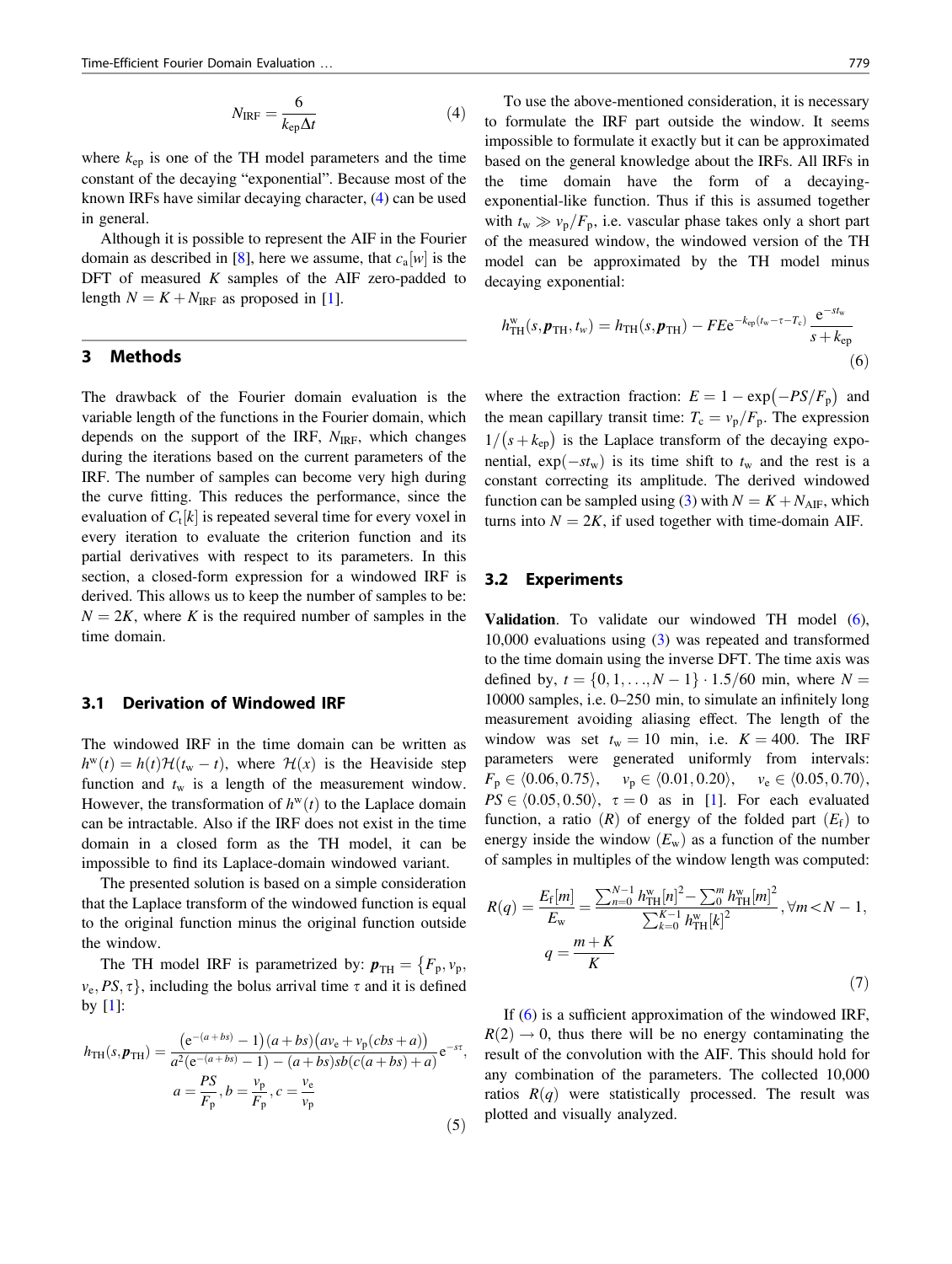| Variant |                 | IRF          |            |          |                     | No. of DFT      |
|---------|-----------------|--------------|------------|----------|---------------------|-----------------|
| #       | Description     | Model        | $h(\cdot)$ | Equation | No. of samples      | Forward/inverse |
| 2.1     | TDA-DFT         | <b>DCATH</b> |            | [10] (2) | K                   | 1/1             |
| 2.2     | TDA—closed form | ATH          |            | [2] (A1) | K                   | 0/0             |
| 2.3     | $FDA$ - [1]     | TH           | $\omega$   | (5)      | $(K + f(k_{ep}))/2$ | 0/1             |
| 3.1     | FDA—proposed    | $TH_{w}$     | $\omega$   | (6)      | 3K/2                | 0/1             |

**Table 1** Tested variants of the pharmacokinetic model

**Evaluation time.** The evaluation time of  $(6)$  $(6)$  in  $(2)$  $(2)$  was compared to other evaluation variants discussed (see Table 1). For each variant and each parameter set, 1000 function evaluations were repeated to stabilize the measurement of the evaluation time. Their average represented the evaluation time. The time scale  $t$  was generated similar to previous experiment with  $N_{IRF}$  defined in Table 1 (Number of samples). The AIF model and its parameters were fixed and same as in [[7\]](#page-4-0) (Model 2). The IRF parameters were fixed to:  $F_p = 0.06 \text{ min}^{-1}$ ,  $v_p = 0.04$ ,  $PS = 0.031 \text{ min}^{-1}$ ,  $\tau = 0.1 \text{ min}$ ; except k where 10 yellies were generated on a 0.1 min; except  $k_{ep}$ , where 10 values were generated on a logarithmic scale from  $10^{-2}$  to  $1 \text{ min}^{-1}$ . In variants "2.1" and "2.2", the TH model had to be replaced by the distributed capillary adiabatic tissue homogeneity model (DCATH) [[9\]](#page-4-0) and the ATH model [\[2](#page-4-0)], [\[6](#page-4-0)], respectively. The DCATH IRF instead of the ATH was used, because the ATH in the time-domain approach (TDA) using DFT causes convergence problems in practice. The additional DCATH parameter was set to approximate the ATH model,  $\sigma = \Delta t$ , as explained in  $[10, 11]$  $[10, 11]$  $[10, 11]$  $[10, 11]$ . The number of samples in the variant "3.1" reflects the result of the previous validation experiment.

### 4 Results

Validation. The plot (Fig. 1) of the approximation error based on the folding energy revealed that in most cases, the derived windowed TH model is sufficient. Only in less than 10% of the cases, the result of the convolution inside the measurement window would be contaminated by the ratio of folding energy ranging from  $10^{-4}$  to  $10^{-2}$ . It was discovered, that this happened for the cases where the extraction fraction E was close to 1 in combination with low flow  $F_p$ . It is a regime, where the contrasted agent travels mainly through an extracellular extravascular space. Although the ratio is small and such cases are rare, it is recommendable to use  $N = 3K$  for sampling of the windowed TH model.

Evaluation time. The evaluation times for each variant in Table 1 are plotted in Fig. 2. As expected, only method "2.3" does not have a constant evaluation time. That is caused by [\(4](#page-1-0)) defining the necessary number of samples to



Fig. 1 Ratio of folding energy as a function of the addition of samples. Solid lines are maximum, median, minimum and the dashed lines are the resting 10-quantiles



Fig. 2 Comparison of the possible variants of the pharmacokinetic model evaluation in terms of their evaluation time. The top-right plot is a close-up

avoid aliasing. Other variants have a constant number of samples as listed in Table 1. The number of samples with its